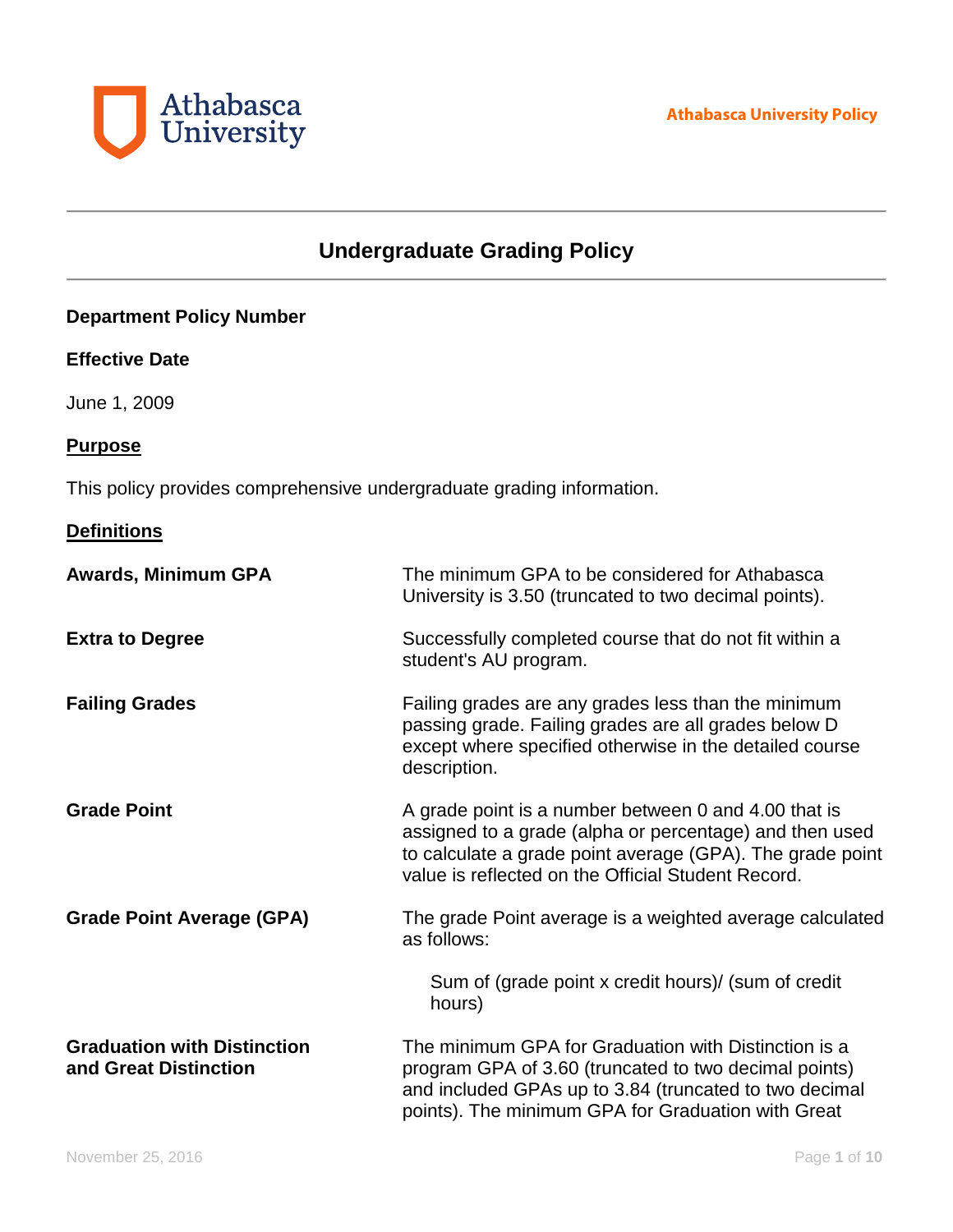|                                                    | Distinction is a program GPA of 3.85 (truncated to two<br>decimal points).                                                                                                                                                                               |
|----------------------------------------------------|----------------------------------------------------------------------------------------------------------------------------------------------------------------------------------------------------------------------------------------------------------|
| <b>Honours List</b>                                | The minimum GPA for inclusion on the Honours list is<br>3.60((truncated to two decimal points). Refer to the<br>Undergraduate Honours List Policy (Undergraduate<br>Honours List Policy (143).                                                           |
| <b>Minimum Passing Grade</b>                       | The minimum passing grade is D except where specified<br>otherwise in the detailed course descriptions.                                                                                                                                                  |
| <b>Official Student Record</b>                     | An official document issued by AU that confirms courses<br>completed and the grades achieved in those courses. Also<br>called the transcript.                                                                                                            |
| <b>Program Grade Point</b><br><b>Average (GPA)</b> | The grade point average calculated from the grades of the<br>courses completed toward a specific program. The<br>program GPA is used for program graduation<br>requirements, awards, honours list, graduation with<br>distinction and great distinction. |
| <b>Transcript Grade Point</b><br>Average (GPA):    | The cumulative grade point average of all Athabasca<br>University completed courses.                                                                                                                                                                     |

**Policy**

# **Undergraduate Course Grading**

1. The University will convert to the Alpha/4.0 undergraduate grading scale effective January 1, 2003. Undergraduate courses with start dates of January 1, 2003 (term 200301) or later will use the new scale.

Approved Common Provincial Grading Scale

| <b>Description</b> | <b>Alpha Grade</b> | <b>4 Point Scale</b> |
|--------------------|--------------------|----------------------|
| <b>Excellent</b>   | $A+$               | 4.0                  |
| <b>Excellent</b>   | A                  | 4.0                  |
| <b>Excellent</b>   | $A -$              | 3.7                  |
| <b>Excellent</b>   | B+                 | 3.3                  |
| Good               | B                  | 3.0                  |
| Good               | B-                 | 2.7                  |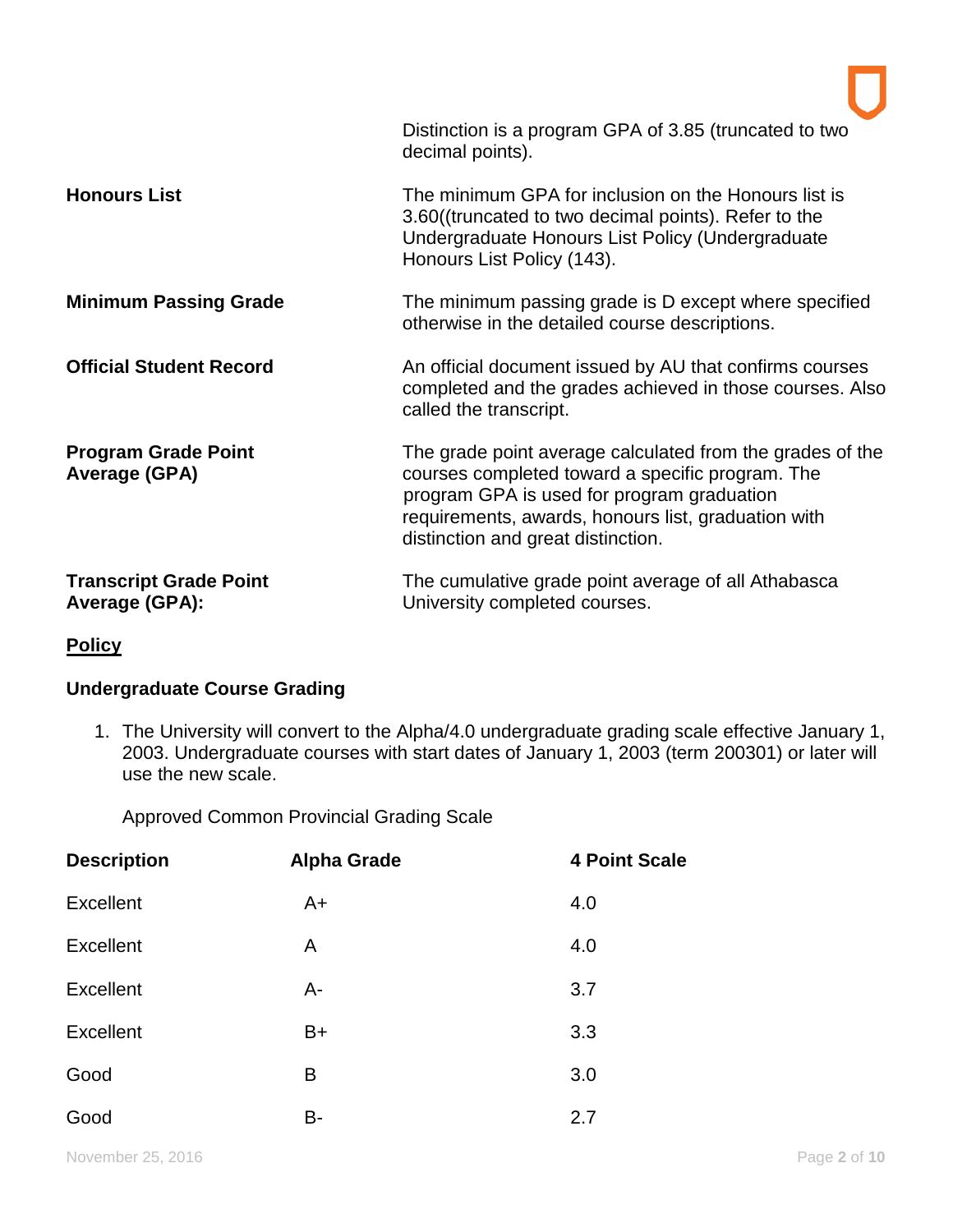| Good                                          | C+                                                 | 2.3                                 |
|-----------------------------------------------|----------------------------------------------------|-------------------------------------|
| Satisfactory                                  | C                                                  | 2.0                                 |
| Satisfactory                                  | $C -$                                              | 1.7                                 |
| Poor                                          | D+                                                 | 1.3                                 |
| <b>Minimal Pass</b>                           | D                                                  | 1.0                                 |
| Failure                                       | F                                                  | $\mathbf 0$                         |
| <b>Additional Athabasca University Grades</b> |                                                    |                                     |
| Grade                                         | <b>Definition</b>                                  | <b>Descriptor</b>                   |
| AD                                            | Audit                                              | Grade, not in GPA                   |
| AS                                            | <b>Advanced Standing</b>                           | Grade used with graduate<br>courses |
| <b>CH</b>                                     | <b>Challenge For Credit</b>                        | Course instructional grade          |
| IP                                            | In progress                                        | Grade, not in GPA                   |
| N                                             | Non credit course                                  | Additional course information       |
| <b>NCC</b>                                    | Not for credit complete                            | Grade, not in GPA                   |
| <b>NCI</b>                                    | Not for credit incomplete                          | Grade, not in GPA                   |
| P                                             | Pass in pass/fail grade mode                       | Grade, not in GPA                   |
| R                                             | Repeated course                                    | Additional course information       |
| TR                                            | <b>Transfer Credit</b>                             | No grade reported                   |
| U                                             | Fail in pass/fail grade mode<br>effective Jan 2003 | Grade, not in GPA                   |
| W                                             | Withdrawal (in good standing)                      | Grade, not in GPA                   |
| WF                                            | Withdrawal fail                                    | Grade, not in GPA                   |

2. Students registered in courses with start dates before January 1, 2003 were graded according to the former percentage grade scale that was in effect at the time.

(without academic penalty)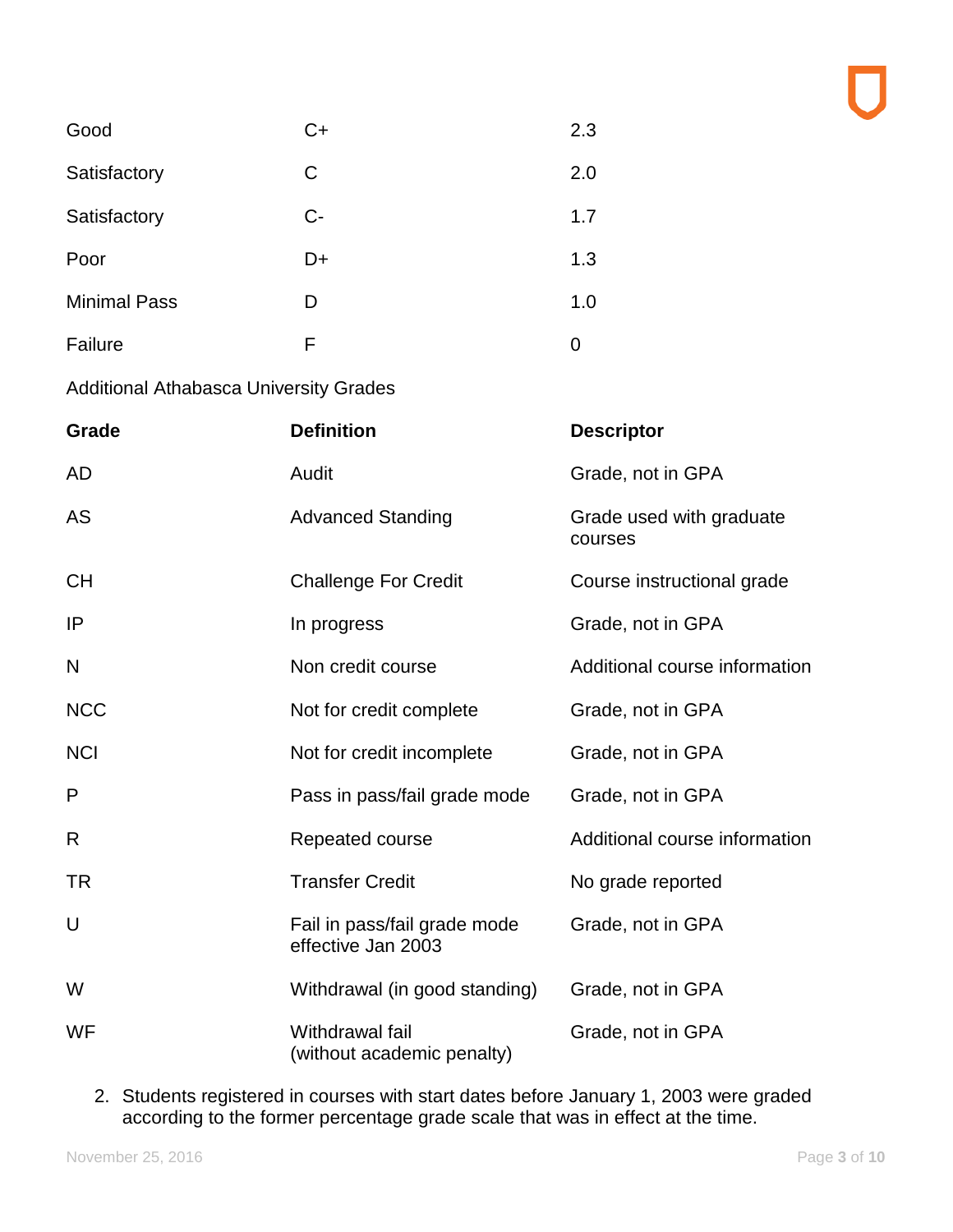**Percentage Range Alpha Grade Assigned**

| 90-100   | $A+$        |
|----------|-------------|
| 85-89    | A           |
| 80-84    | A-          |
| 76-79    | $B+$        |
| 73-75    | B           |
| 70-72    | <b>B-</b>   |
| 67-69    | $C+$        |
| 64-66    | $\mathsf C$ |
| 60-63    | $C -$       |
| 55-59    | D+          |
| 50-54    | D           |
| $0 - 49$ | F           |

- 3. For undergraduate courses with start dates of January 1, 2003 (term 200301) or later, the Office of the Registrar will retain only the alpha grade in the official Student Record, the AU Student Information system (SIS).
- 4. Student transcripts will display the alpha grades (and corresponding grade points) for all courses starting January 1, 2003 or later.
- 5. Courses which are graded on a pass/fail basis will not have corresponding grade points assigned and will not be used in GPA Calculations.

### **Grade Point Average (GPA) Calculations**

6. All student GPA's will be defined by and calculated using the 4.0 grading scale. Percentage grades in academic history (assigned under the previous grading system) that form part of a student's GPA calculation will be converted to the 4.0 scale before the GPA calculation, according to the following conversion scale.

Note: The following table will only be used for individual course conversion when a transcript is produced. It will only be used for courses completed with a percentage grade. It should not be used to compare averages or GPAs.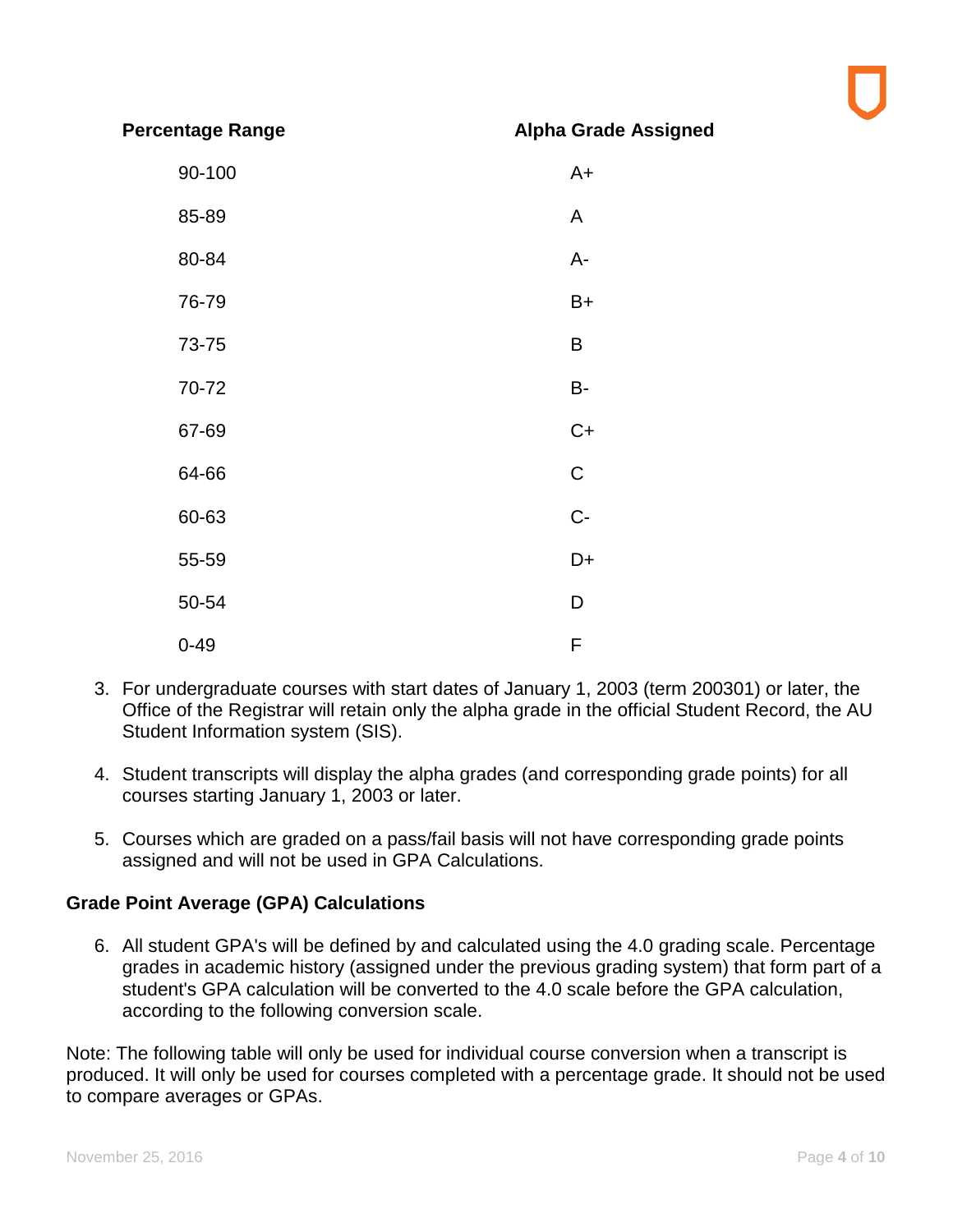| Percentage | <b>Grade Point</b> |
|------------|--------------------|
| 100        | 4.00               |
| 99         | 4.00               |
| 98         | 4.00               |
| 97         | 4.00               |
| 96         | 4.00               |
| 95         | 4.00               |
| 94         | 4.00               |
| 93         | 4.00               |
| 92         | 4.00               |
| 91         | 4.00               |
| 90         | 4.00               |
| 89         | 4.00               |
| 88         | 4.00               |
| 87         | 4.00               |
| 86         | 4.00               |
| 85         | 4.00               |
| 84         | 3.94               |
| 83         | 3.88               |
| 82         | 3.82               |
| 81         | 3.76               |
| 80         | 3.70               |
| 79         | 3.60               |
| 78         | 3.50               |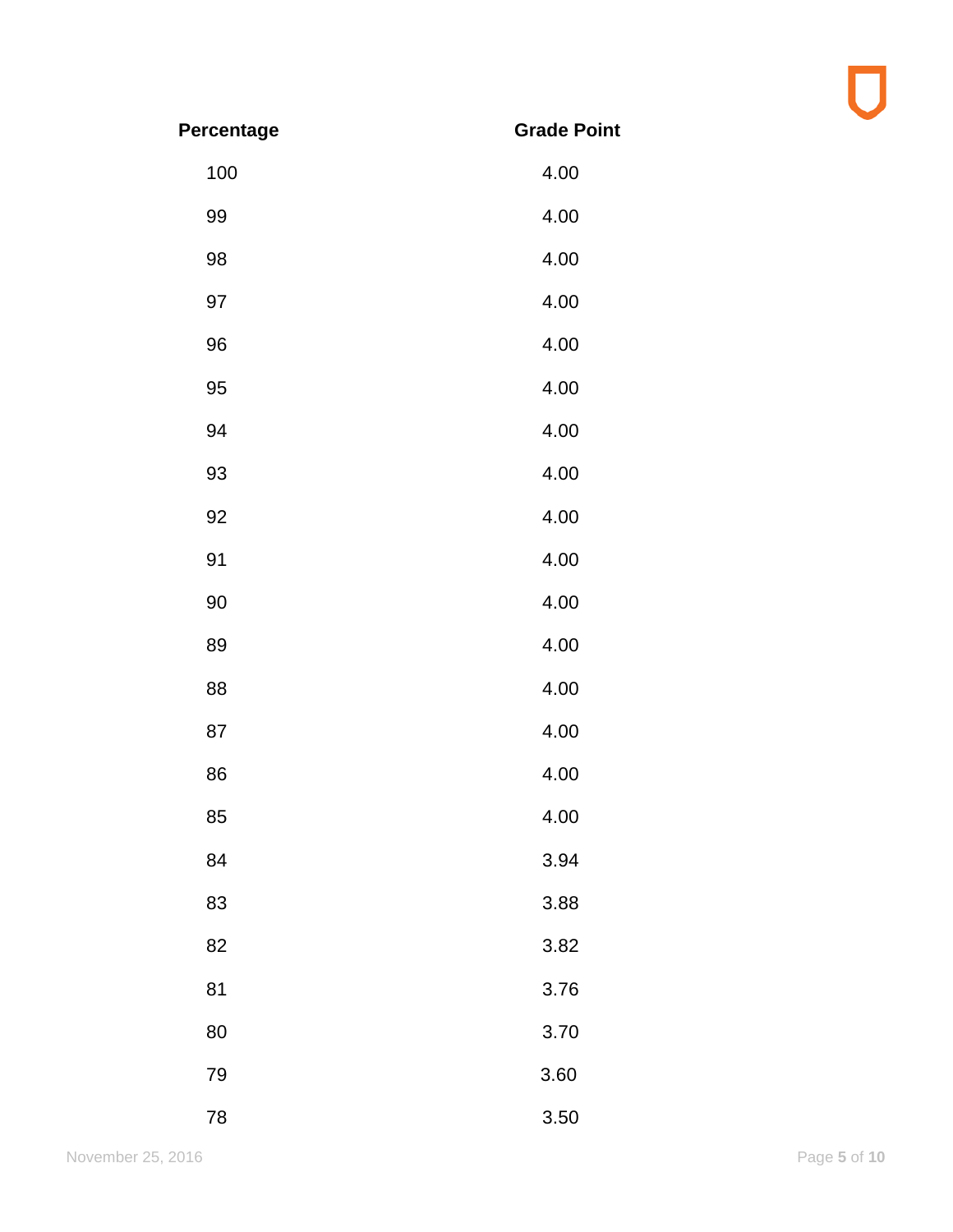| 77 | 3.40 |
|----|------|
| 76 | 3.30 |
| 75 | 3.20 |
| 74 | 3.10 |
| 73 | 3.00 |
| 72 | 2.90 |
| 71 | 2.80 |
| 70 | 2.70 |
| 69 | 2.60 |
| 68 | 2.50 |
| 67 | 2.40 |
| 66 | 2.30 |
| 65 | 2.20 |
| 64 | 2.10 |
| 63 | 2.00 |
| 62 | 1.90 |
| 61 | 1.80 |
| 60 | 1.70 |
| 59 | 1.63 |
| 58 | 1.56 |
| 57 | 1.49 |
| 56 | 1.42 |
| 55 | 1.35 |
| 54 | 1.28 |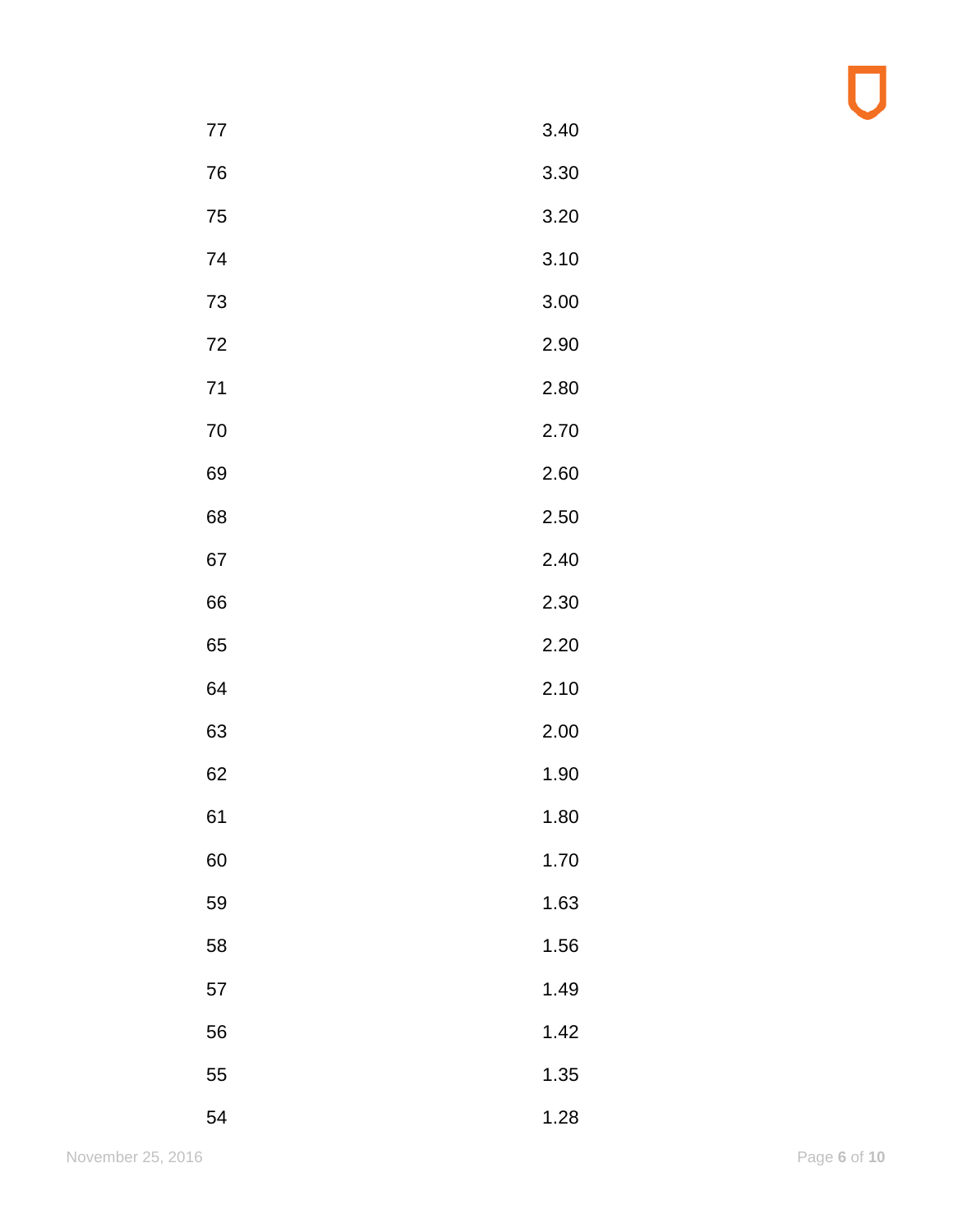| 53 | 1.21 |
|----|------|
| 52 | 1.14 |
| 51 | 1.07 |
| 50 | 1.00 |
| 49 | 0.98 |
| 48 | 0.96 |
| 47 | 0.94 |
| 46 | 0.92 |
| 45 | 0.90 |
| 44 | 0.88 |
| 43 | 0.86 |
| 42 | 0.84 |
| 41 | 0.82 |
| 40 | 0.80 |
| 39 | 0.78 |
| 38 | 0.76 |
| 37 | 0.74 |
| 36 | 0.72 |
| 35 | 0.70 |
| 34 | 0.68 |
| 33 | 0.66 |
| 32 | 0.64 |
| 31 | 0.62 |
| 30 | 0.60 |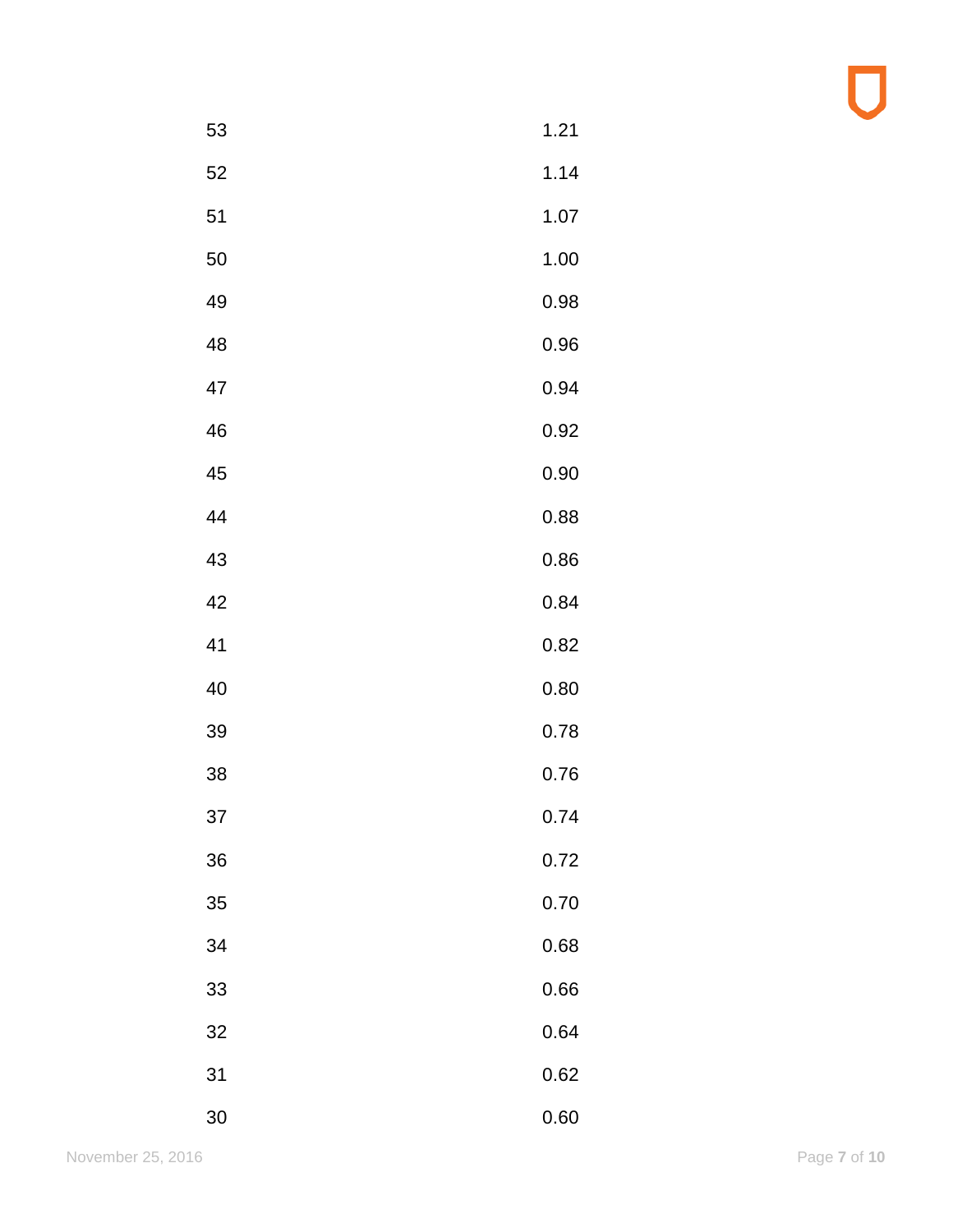| 29             | 0.58 |
|----------------|------|
| 28             | 0.56 |
| 27             | 0.54 |
| 26             | 0.52 |
| 25             | 0.50 |
| 24             | 0.48 |
| 23             | 0.46 |
| 22             | 0.44 |
| 21             | 0.42 |
| 20             | 0.40 |
| 19             | 0.38 |
| 18             | 0.36 |
| 17             | 0.34 |
| 16             | 0.32 |
| 15             | 0.30 |
| 14             | 0.28 |
| 13             | 0.26 |
| 12             | 0.24 |
| 11             | 0.22 |
| 10             | 0.20 |
| 9              | 0.18 |
| 8              | 0.16 |
| $\overline{7}$ | 0.14 |
| 6              | 0.12 |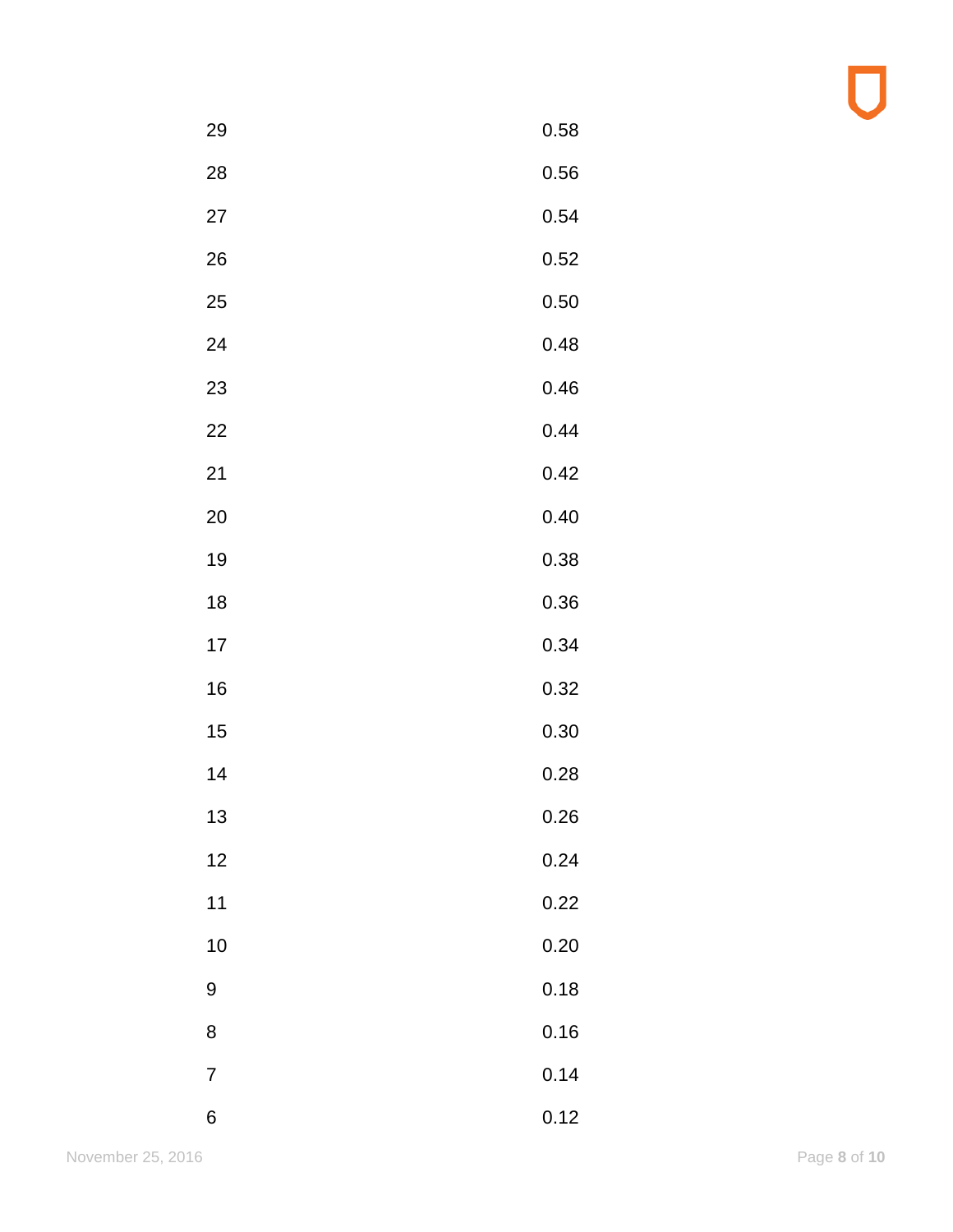| 5              | 0.10 |
|----------------|------|
| $\overline{4}$ | 0.08 |
| 3              | 0.06 |
| $\overline{2}$ | 0.04 |
| 1              | 0.02 |
| 0              | 0.00 |

- 7. All exceptions to minimum passing grade and failing grade definitions must be specified in detailed course information. (If a 60% is considered a minimum passing grade under the old system, then that minimum passing grade will become C- in the new system. In this case, no grades of D+ or D will be assigned to these course registrations.)
- 8. Academic Planning, Policy, and Standards Committee must approve any exceptions to the undergraduate grading system including the standards for passing grades and failing grades. Any such exceptions must be implemented by providing adequate time for student advisement.

# **Program GPA and Graduation with Distinction or Great Distinction**

- 9. All students who graduate with an undergraduate degree and have successfully completed a minimum of 24 credits at Athabasca University are automatically considered for this recognition.
- 10.All completed AU course taken as part of the undergraduate degree program in which the student is registered will be used in the program GPA calculation including unsuccessful course attempts.
- 11.For courses that are repeated the highest grade achieved will be used in the program GPA calculation.
- 12.Courses Excluded from the GPA Calculation:
	- Transfer courses (courses for which transfer credit has been awarded)
	- Courses using a pass/fail grading scheme
	- Courses with a grade of W (Withdrawal) or WF (Withdrawal Failure), both without academic penalty
	- Courses considered extra to degree
	- Credits awarded for Prior Learning Assessment and Recognition (PLAR)
	- Non credit courses and courses with no grade